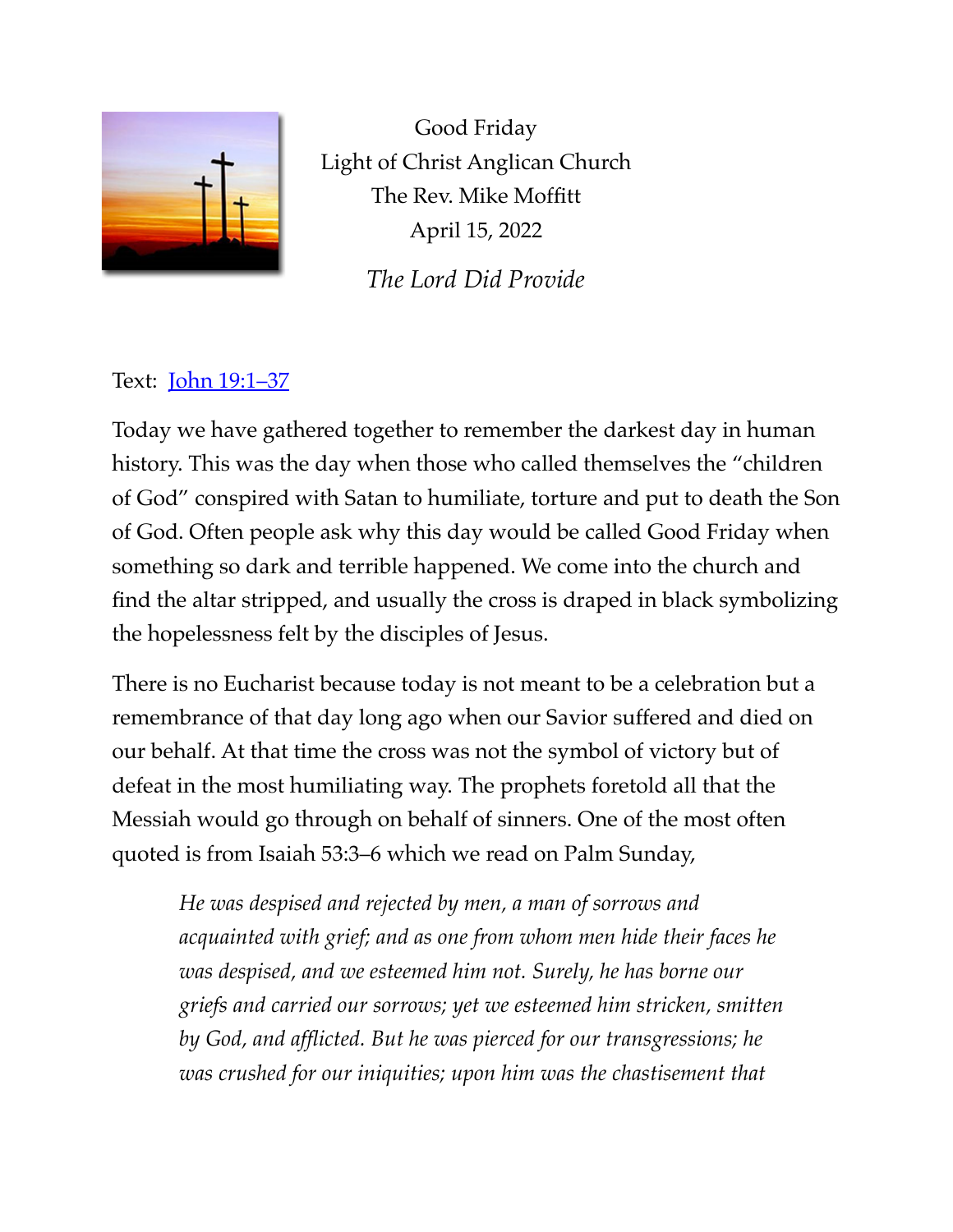*brought us peace, and with his wounds we are healed. All we like sheep have gone astray; we have turned—every one—to his own way; and the Lord has laid on him the iniquity of us all.*

When we read Old Testament stories like [Genesis 22:1–18](https://www.biblegateway.com/passage/?search=Genesis+22:1%E2%80%9318&version=ESV) we see through Abraham a type and foreshadowing of what God would do through his only Son that He loved. Throughout the story of Abraham from Genesis [11:31 to 22:19](https://www.biblegateway.com/passage/?search=Genesis+11:31%E2%80%9322:19&version=ESV) it is clear that God was the initiator of their relationship, and it was God who graciously committed himself to Abraham.

But in our story tonight God tests Abraham's obedience. From the beginning of [chapter 22](https://www.biblegateway.com/passage/?search=Genesis+22&version=ESV) it's quite easy for us to be alarmed at God's command to Abraham to present his son Isaac, whom he loved, as a burnt offering to the Lord. Human sacrifice was abhorrent and a practice of pagan idol worship. Even though the law of God had not yet been established, there was a law written upon the hearts of men, and this command seemed impossible to reconcile. I have commented before that I can't help but wonder about the difficulty of doing such a thing that seemed to contradict the promise that God had made to Abraham about all the nations of the earth being blessed through his seed.

As I was preparing for this message I was reminded of the time when God made it very clear to me the path that Teresa and I were to pursue. Nothing about it made any sense on any level. I sought out friends who are mature Christians and explained what I felt (actually knew) God to be saying. Everyone was shocked and advised me to move carefully and make certain that it was God speaking. One pastor friend said, "make sure what you are feeling is of God and not just a case of undigested beef." Teresa was adamant that what I was doing was crazy and God was definitely not in it.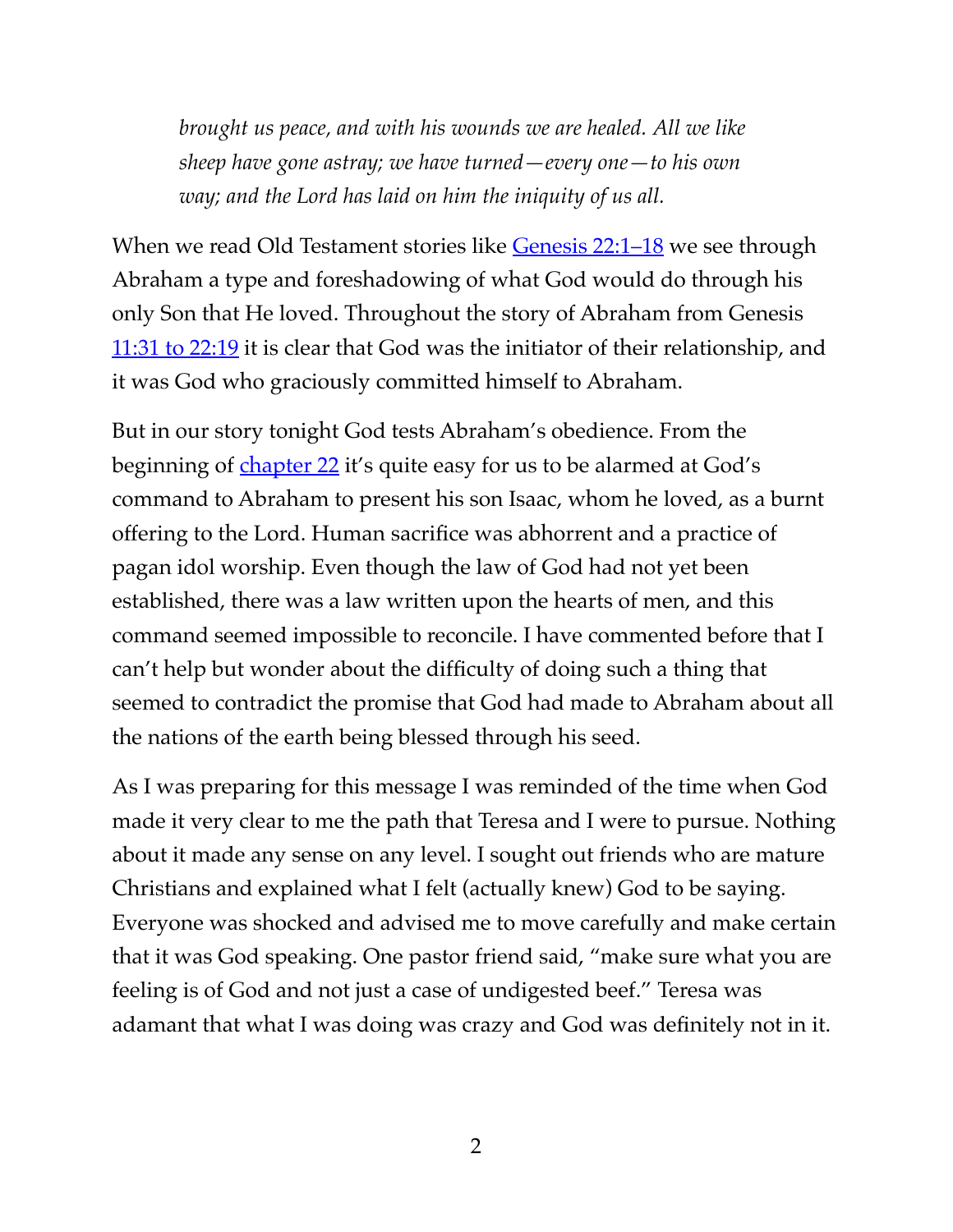I knew that I had no choice but to follow the leading of God, and we did. It was not only a difficult move, but it brought with it a level of stress that made me question whether or not I had heard from God. As it ended up it was clearly of God, and we benefitted from our obedience. It deepened our ability to trust God in whatever situation we found ourselves.

However, it was nothing in comparison to what God was commanding Abraham to do.

The story moves from God's command in verse 2 to verse 3 with Abraham moving in obedience to the command. I've always imagined what was going through Abraham's mind in the period between the command of God and Abraham moving to accomplish what God demanded. I assume that he wrestled all night with what God asked of him, and I imagine that he questioned God, "what about the promise that through Isaac all the nations will be blessed? What about Sarah? What am I going to tell her?" I bet that God did not answer him. There was nothing to say to Abraham. God had spoken clearly and in such a definitive way that obedience was Abraham's only option, unless like Adam and Eve he had chosen disobedience.

You know the story. Because of his fidelity, God assured Abraham that it would be through his son Isaac that all the promises of the covenant would be fulfilled. God himself providing the ram caught in the thicket by his horns was a type and shadow that points us to the sacrifice of Jesus Christ, who died for those in bondage to their sins and provided the only way to have life with God. In taking an oath to bless Abraham and all nations through him, God guaranteed the promise to Abraham's offspring. God tests his saints to prove the quality of their faith and obedience. He often does this through adversity and hardship, and Jesus was no different. Like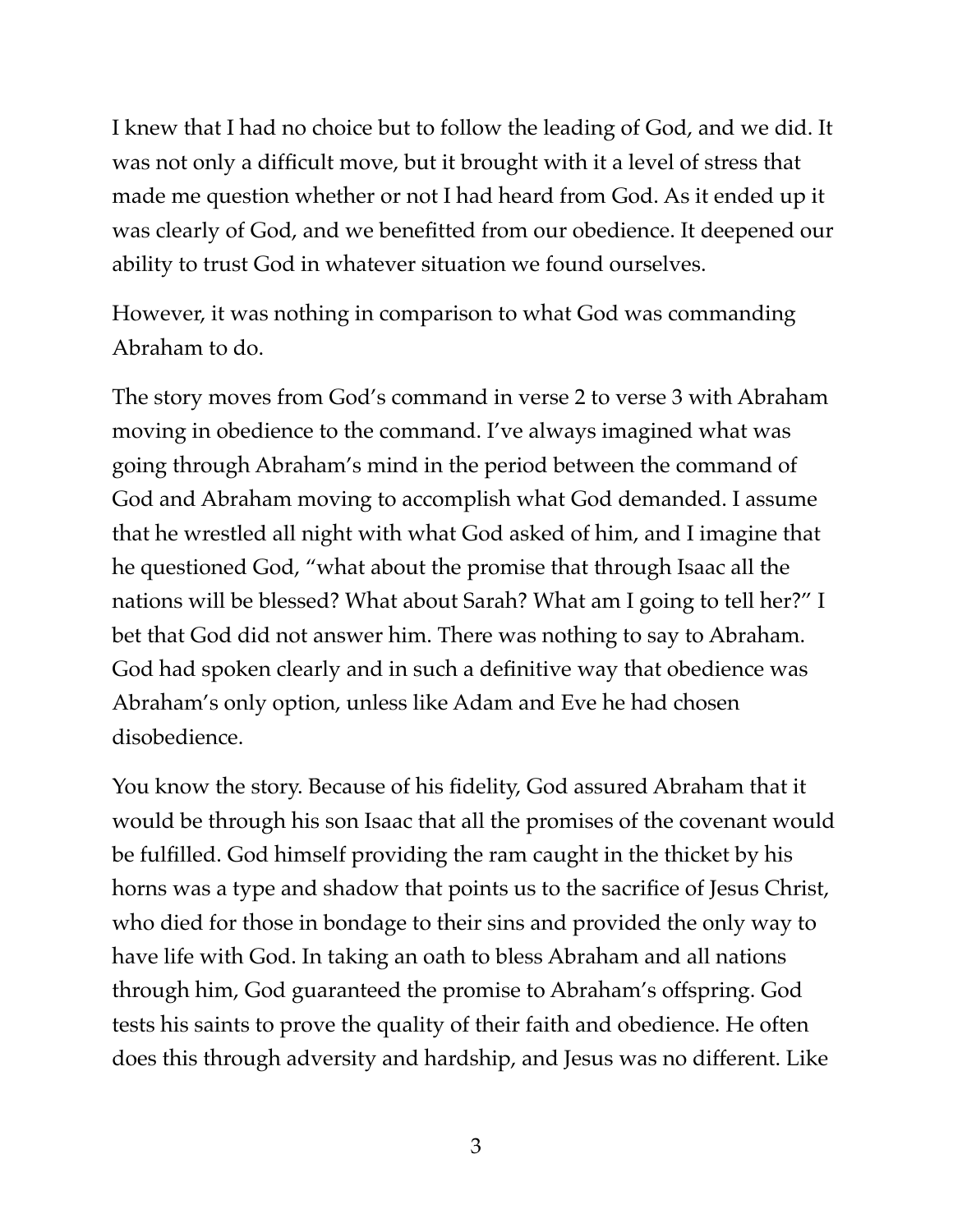Abraham, Jesus, the Son of God was in his humanness tested. Hebrews 5:8– 9,

*Although he was a son, he learned obedience through what he suffered. And being made perfect, he became the source of eternal salvation to all who obey him…*

As the events of Jesus' crucifixion on Golgotha unfolds in each of the gospel accounts of the Passion, we can look back to Old Testament stories, the word of the prophets, and Messianic Psalms like [22](https://www.biblegateway.com/passage/?search=Psalm+22&version=ESV) and [110](https://www.biblegateway.com/passage/?search=Psalm+110&version=ESV) and remember that what happened that day was intentional. It all transpired because God knew what it would take for our sin to be atoned for and for us to be free from the curse of sin and death. Jesus knew the prophecies because as God he had placed them in the mouths of those who spoke them.

Sometimes it's difficult to feel somber on Good Friday because we know the story of what happened on the third day. This can feel like play-acting unless God enables us to see our sin for what it is. I haven't completely stopped sinning. Have you?

If you use the "Daily Office" in the *Book of Common Prayer*, whether it is Morning Prayer, Evening Prayer, or Compline there is always the confession of sin in each liturgy. Every time we gather for worship we have the confession of sin. I doubt that I need to tell you why. I have been a sinner for over 67 years, and some of you have me beat. A good deal of my life I couldn't have cared less about that but when God saved me I was so grateful. I walked in darkness for a long time and Jesus paid the price for my sins, which were legion, and now I have been set free from the bondage of sin and death. Last night at the Maundy Thursday service we sang "Jesus Paid It All" by Elvina Hall in 1865. I love that song and thought it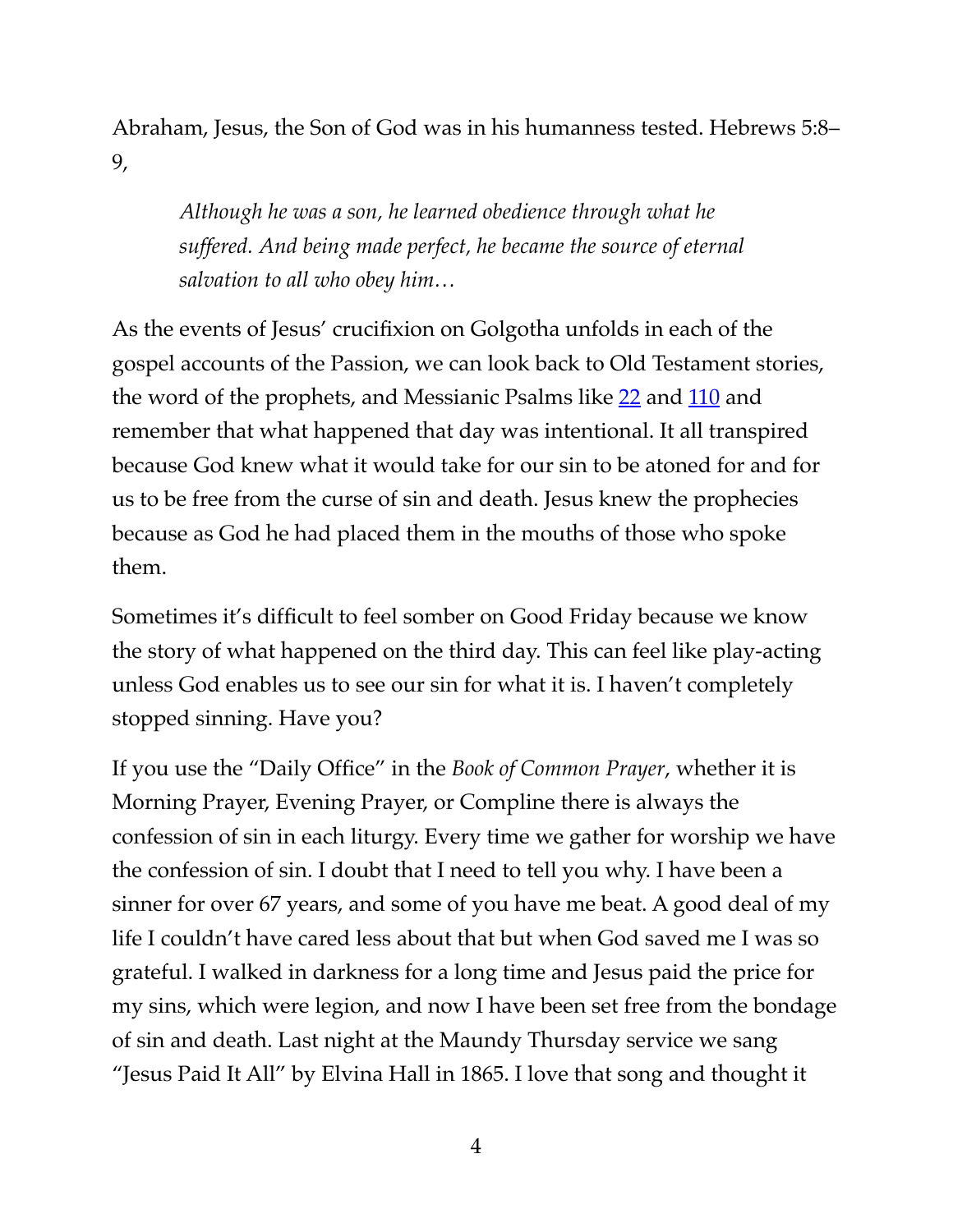must have been seen as very appropriate in such a very dark time in this nation's history. Listen to the words of verse 1 and the refrain again.

I hear the Savior say, "Thy strength indeed is small; Child of weakness, watch and pray, Find in Me thine all in all."

*Refrain:*  Jesus paid it all, All to Him I owe; Sin had left a crimson stain, He washed it white as snow.

That song was written a long time ago, and my encounter with the saving power of Jesus has been a long time, too. But I have not forgotten about that overwhelming darkness and how often I felt so alone and without any real joy.

So as we focus on the lessons to be found on "Good Friday" I would like to suggest two.

The first was how Jesus was made to experience a darkness that I will never have to know because he took it upon himself. As we read in **Isaiah**  $53$  and in the Gospel of <u>John 19:1–37</u> everyone turned away from him, even his disciples ran away out of fear for their lives. Those who had earlier welcomed him to Jerusalem as their king with shouts of "Hosanna, Hosanna in the highest, blessed is he who comes in the name of the Lord" now in front of Pontius Pilate joined with the religious leaders with shouts of "Crucify him, Crucify him!"

While Jesus hung on the cross the Synoptic Gospels record that those who were with Him were "the chief priests, with the scribes and elders", two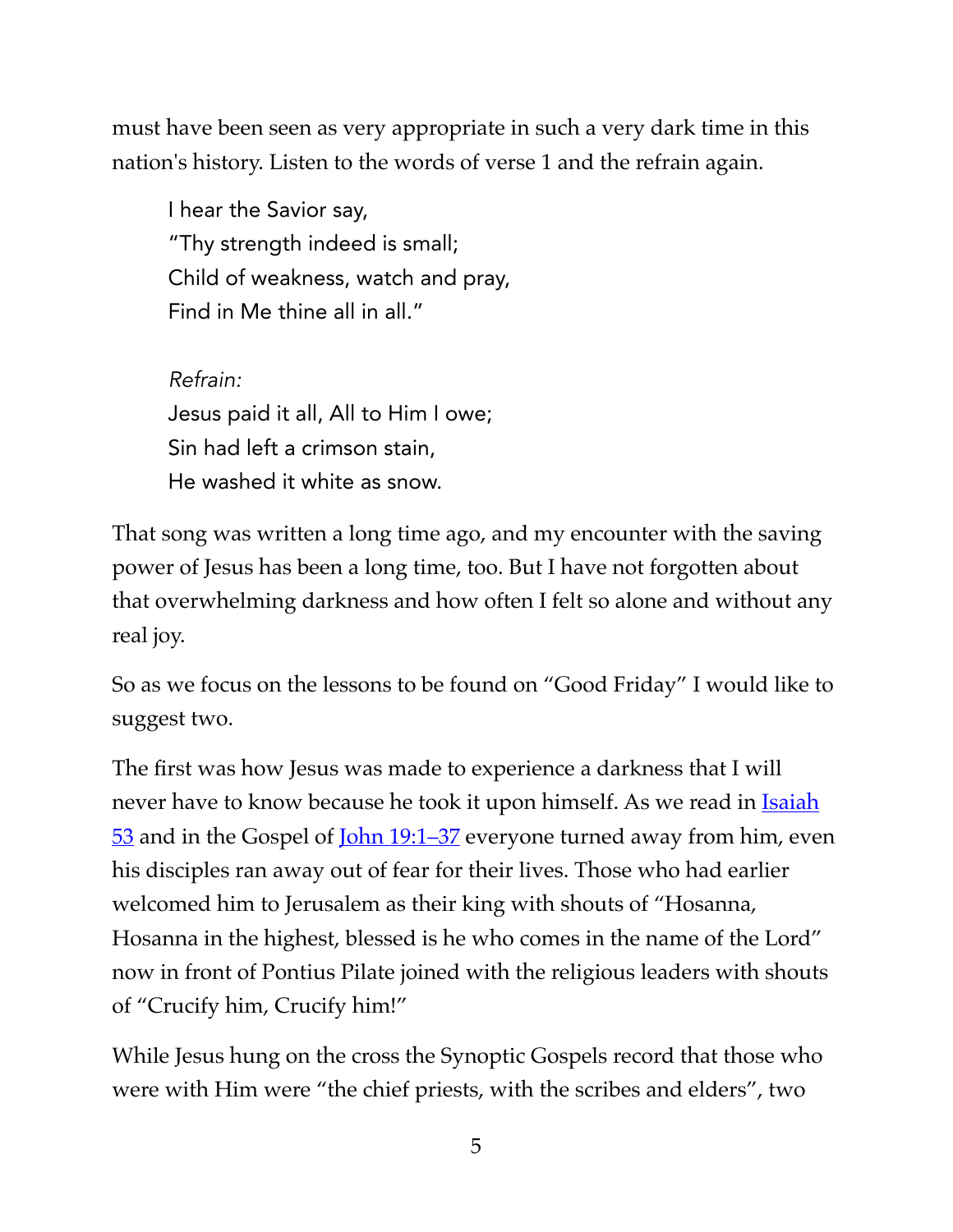robbers crucified, one on Jesus' right and one on His left, and the Roman soldiers who saw to the details of the crucifixion. John's 19:25–27 records,

*…but standing by the cross of Jesus were his mother and his mother's sister, Mary the wife of Clopas, and Mary Magdalene. When Jesus saw his mother and the disciple whom he loved standing nearby, he said to his mother, "Woman, behold, your son!" Then he said to the disciple, "Behold, your mother!" And from that hour the disciple took her to his own home."* 

Most all commentators believe that Jesus was referring to John the disciple. Where were all the others?

Consider Isaiah 53:10, *"Yet it was the will of the Lord to crush him; he has put him to grief…"*, and Psalm 22:1–2,

*My God, my God, why have you forsaken me? Why are you so far from saving me, from the words of my groaning? O my God, I cry by day, but you do not answer, and by night, but I find no rest.*

It was those very words that Jesus cried out on the cross at the moment when the Father turned away from him. In Matthew 27:46 we read,

*And about the ninth hour Jesus cried out with a loud voice, saying, "Eloi, Eloi, lama sabachthani?" that is, "My God, my God, why have you forsaken me?"*

This cry reflected the depth of Jesus' distress as he endured the pain of separation from His Father for the first time. Later the disciples would realize that Jesus was enduring the curse of God's judgment on sin—the full, furious and dreadful wrath of Almighty God. The darkness that he experienced was total and there was no hope that relief was coming from anywhere. He was made to experience the full wrath of God and the terror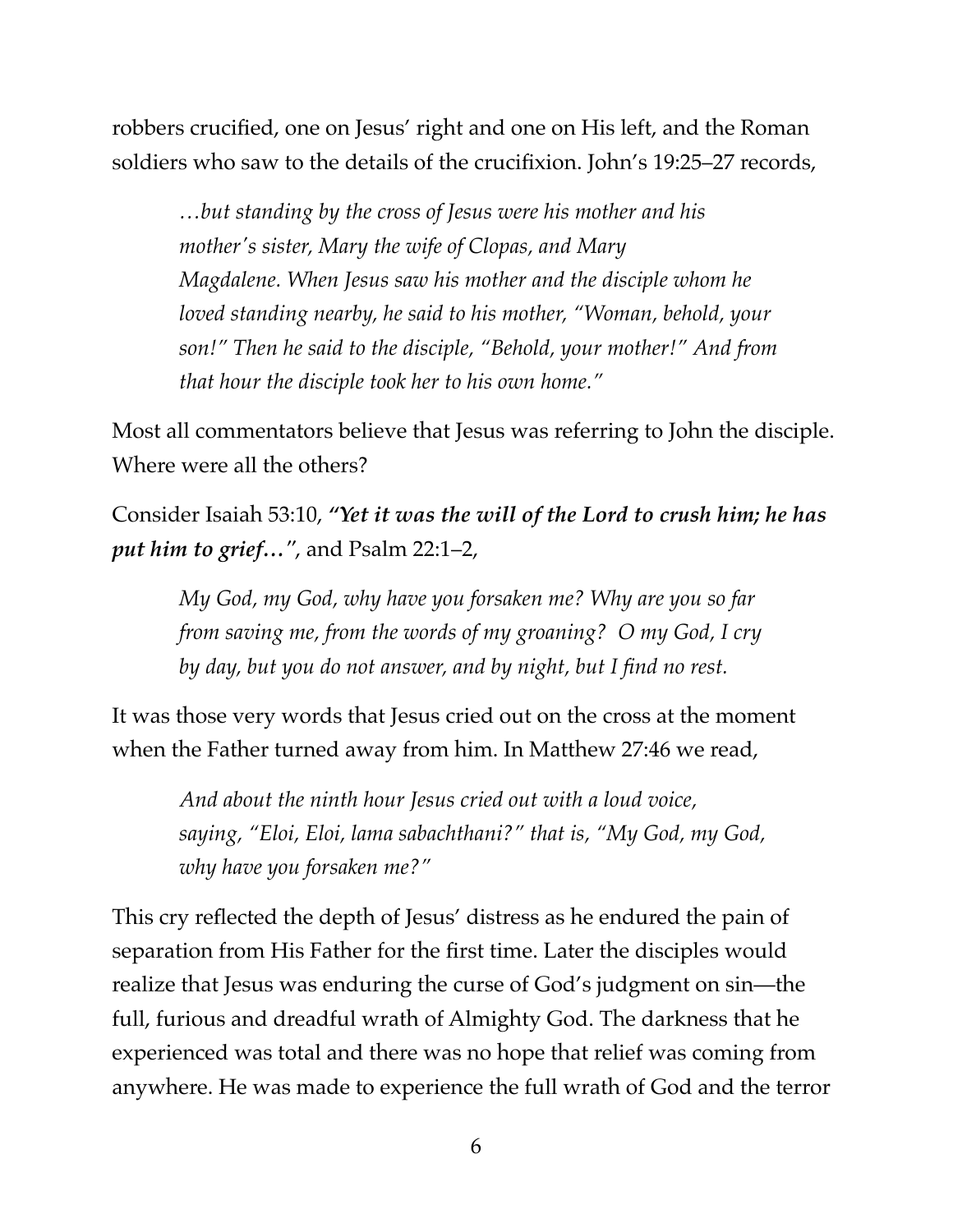and hopelessness of Hell where God's saving presence is completely absent.

You and I have no way of understanding a darkness that is so complete and so totally without hope. Jesus knowingly took this punishment upon himself so that we wouldn't have to. That is why the somberness of Good Friday is called for and also why it is called "good." By good, it is not an expression of our approval, but that this day is holy.

We often fail to consider the consequences of our sins or have a true understanding of how deep they can be embedded in our hearts. A great example of this darkness and the depth of human depravity is in John 19:31,

*Since it was the day of Preparation, and so that the bodies would not remain on the cross on the Sabbath (for that Sabbath was a high day), the Jews asked Pilate that their (Jesus and the two robbers) legs might be broken and that they might be taken away."*

The day of Jesus' crucifixion was the day that all the preparations for the Sabbath had to be done and this was not an ordinary Sabbath but the Passover Sabbath. According to the Jewish law if there were bodies left on crosses during this time it would defile the land. You'll notice that the Jews were willing to join forces with Rome to commit murder but then felt compelled to turn around and insist that the Jewish ceremonial law be enforced.

So, they requested that the legs be broken so death would come much quicker. Without the legs to hold up the body a person would literally suffocate because they could not take in enough air. They had gotten their way and Jesus was dead. Problem solved. When they came to Jesus to break his legs the guards realized that he was already dead and so they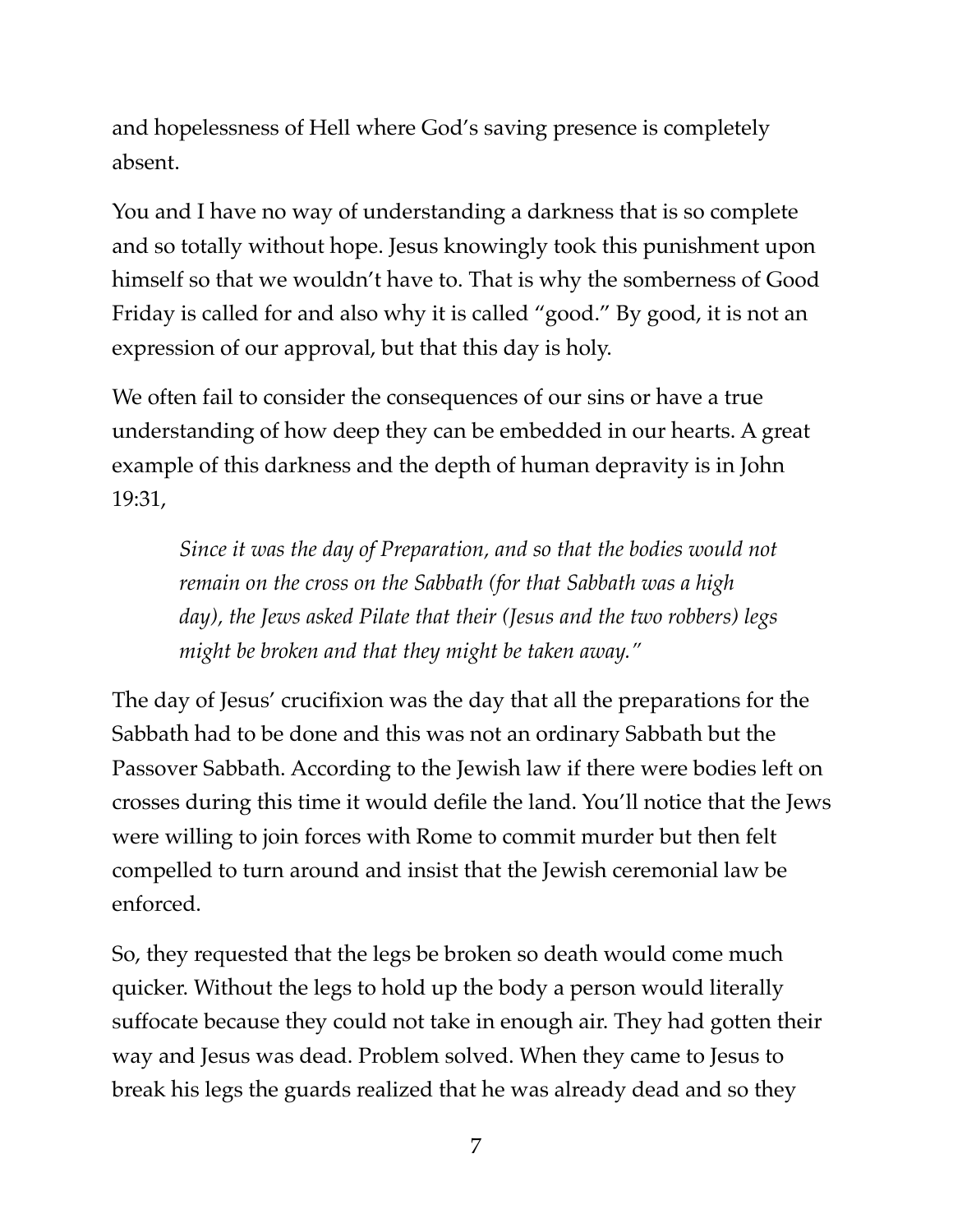pierced his side with a spear to make sure. John places this detail in the story as a way of showing that all these things happened according to the will of God and to dispel any rumor that Jesus was not actually dead.

Everything was going according to plan—but not the one set out by the Pharisees. This was the plan of God set down before the foundations of the earth.

Even seemingly minor details were fulfilled such as Psalm 34:20, *"He keeps all his bones; not one of them is broken"* which fulfilled the requirements of Numbers 9:12 where the Passover Lamb was to be sacrificed but not one of his bones could be broken. Remember John the Baptist speaking through the Holy Spirit as he recognized Jesus in John 1:29, *"Behold the Lamb of God who takes away the sins of the world."*

Now upon the cross the perfect sacrificial lamb had been slain. Our Epistle reading from Hebrews 10:5–7; 10–12,

*Consequently, when Christ came into the world, he said, "Sacrifices and offerings you have not desired, but a body have you prepared for me; in burnt offerings and sin offerings you have taken no pleasure. Then I said, 'Behold, I have come to do your will, O God, as it is written of me in the scroll of the book.'" …And by that will we have been sanctified through the offering of the body of Jesus Christ once for all.*

*And every priest stands daily at his service, offering repeatedly the same sacrifices, which can never take away sins. But when Christ had offered for all time a single sacrifice for sins, he sat down at the right hand of God…*

So, the first compelling reason that we should consider our sin on Good Friday is because Jesus loved us enough to take our punishment and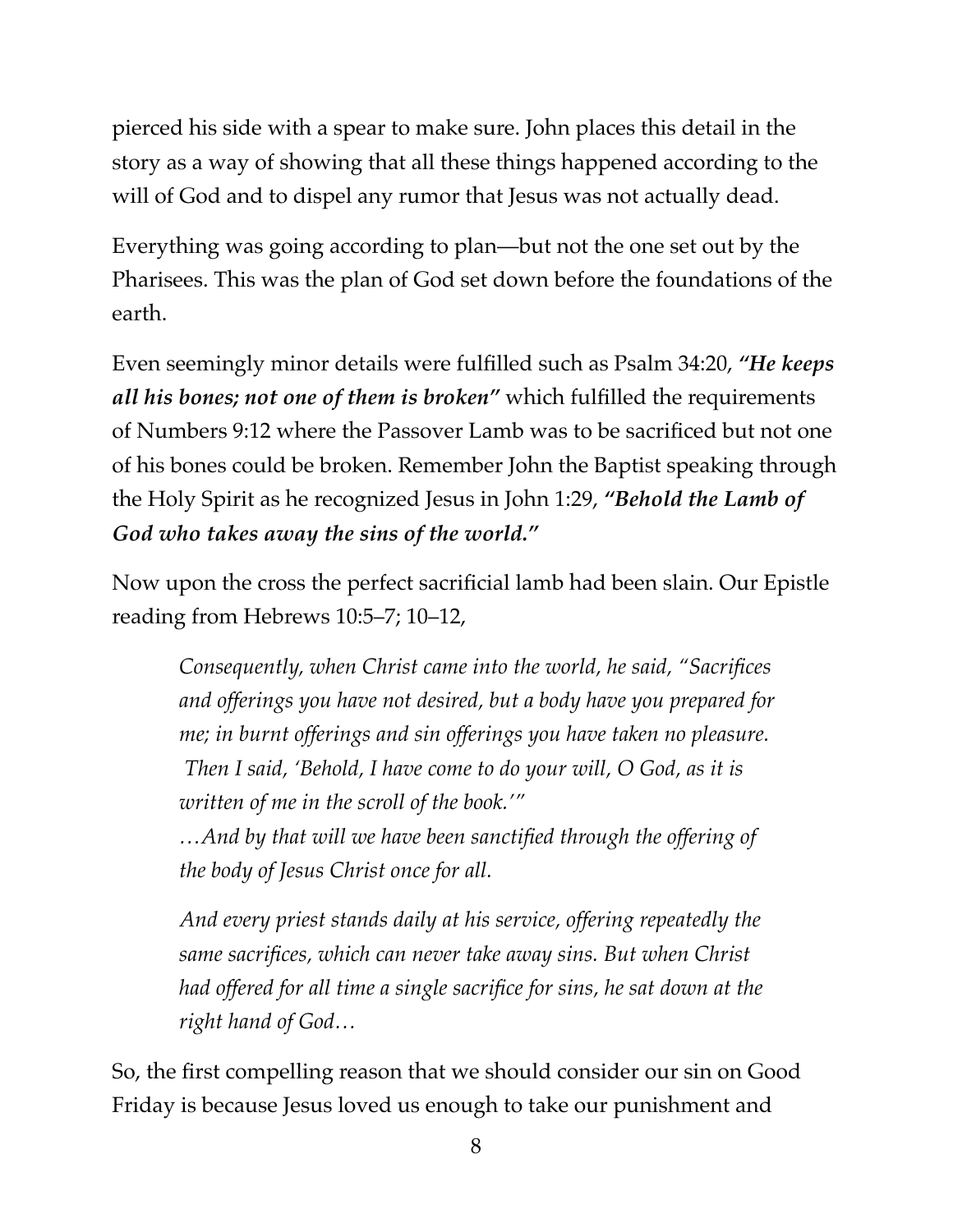experience what we deserved. That is not something to take lightly or forget. Instead, it demands our reflection and recommitment to the loving obedience of God.

The second focus that I believe the Lord wants us to contemplate on Good Friday is the level of sorrow, guilt, self-loathing and darkness the disciples and the faithful women who had followed Jesus felt. Everything they had hoped for over the previous three years had been crushed as they watched in numbness the heavily damaged, lifeless body of Jesus placed in the tomb.

Years ago while going through a particularly difficult time in my life a friend gave me a copy of *The Long Dark Night of the Soul* by St. John of the Cross a 16th-century Carmelite priest and mystic. I looked at the title and thought to myself, "well this should cheer me up." I found out that I didn't need cheering up but to be reminded that I could not face my darkness alone. I loved one of the quotes from that little treasure,

the virtuous soul that is alone and without a master, is like a lone burning coal. It will grow colder rather than hotter. Those who fall alone remain alone in their fall, and they value their souls little since they entrust it to themselves alone.

I found such wisdom in that.

When the disciples found themselves in darkness and despair they must have felt there was nowhere or no one they could turn to. They were hiding because of their association with Jesus. He was gone and they were likely to be at the least thrown out of the synagogue, which was the social center of the Jewish life. Who could they turn to? Would they be arrested? What they needed was Jesus, but He was dead. They were utterly alone and without hope until…?